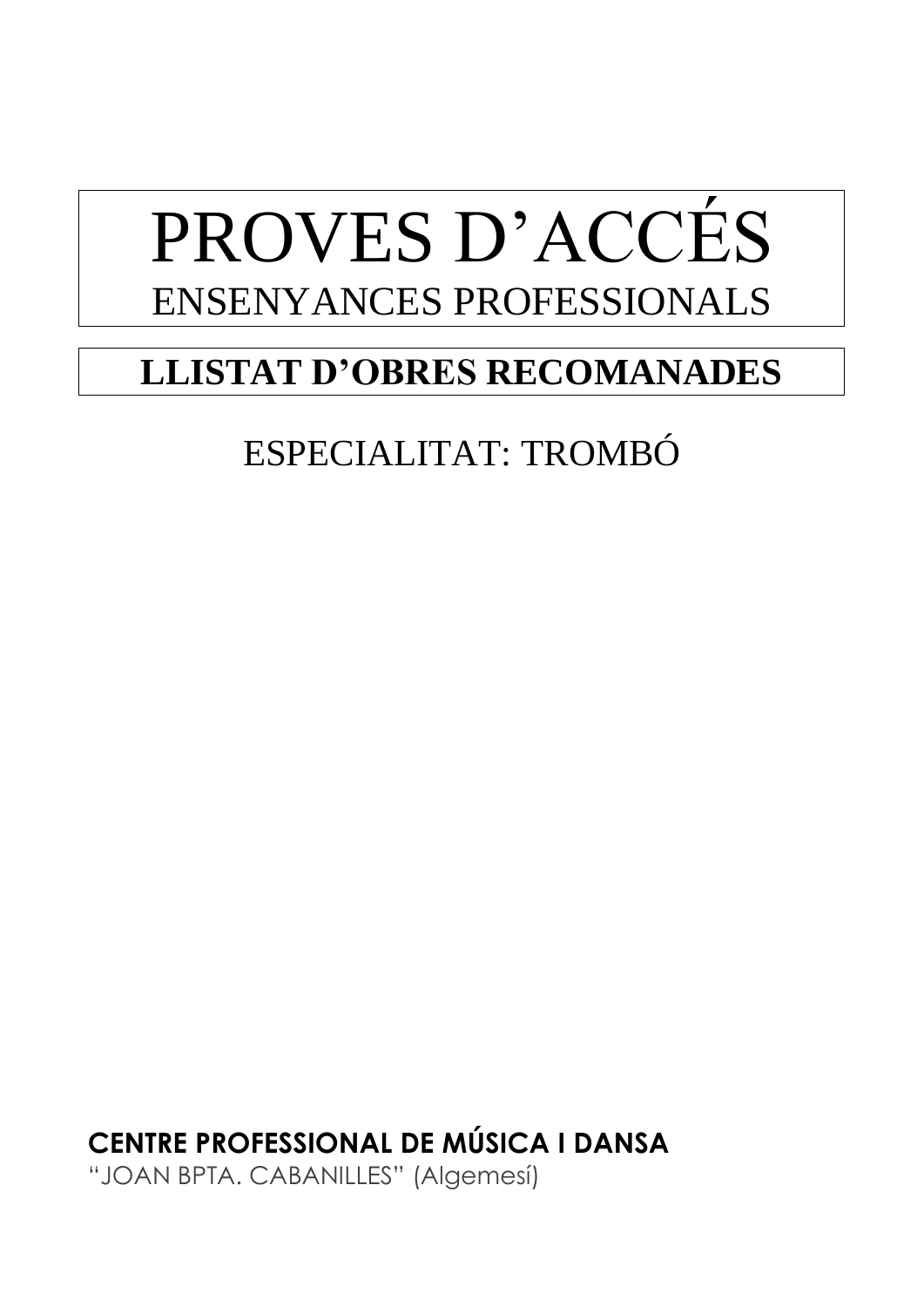

PROVES D'ACCÉS ENSENYANCES PROFESSIONALS

# **PROVES D'ACCÉS A LES ENSENYANCES PROFESSIONALS**

**LLISTAT D'OBRES RECOMANADES**

## **PROVA D'ACCÉS A PRIMER CURS**

- **POEME** R. CLÉRISSE

- **MÉDITATION** C. BROWN
- **FANTASIA** J. F. MICHEL

- **THÈME DE CONCOURS** R. CLÉRISSE
	-

# **PROVA D'ACCÉS A SEGON CURS**

- **SONATA** A. CALDARA

- **CONCERTINO PETITE** J. CIMERA
- **SONATA Nº 1** J. E. GALLIARD
	-

- **WHIRTPOOL POLKA** R. CLÉRISSE

### **PROVA D'ACCÉS A TERCER CURS**

- **SONATA Nº 4** J. E. GALLIARD
- 
- **SONATA EN FA M** N. A. PORPORA
- **ROMANCE** C. DEBUSSY

- **ARIA** J. S. BACH

### **PROVES D'ACCÉS A QUART CURS**

- **ROMANCE** A. JORGENSEN
- **SONATA Nº 6** J. E. GALLIARD
- **SONATA Nº 1** A. VIVALDI
- **SONATA EN LA m** B. MARCELLO
- **SONATA EN FA** B. MARCELLO
- **IMPROMPTU** E. BIGOT
- 
- 
-